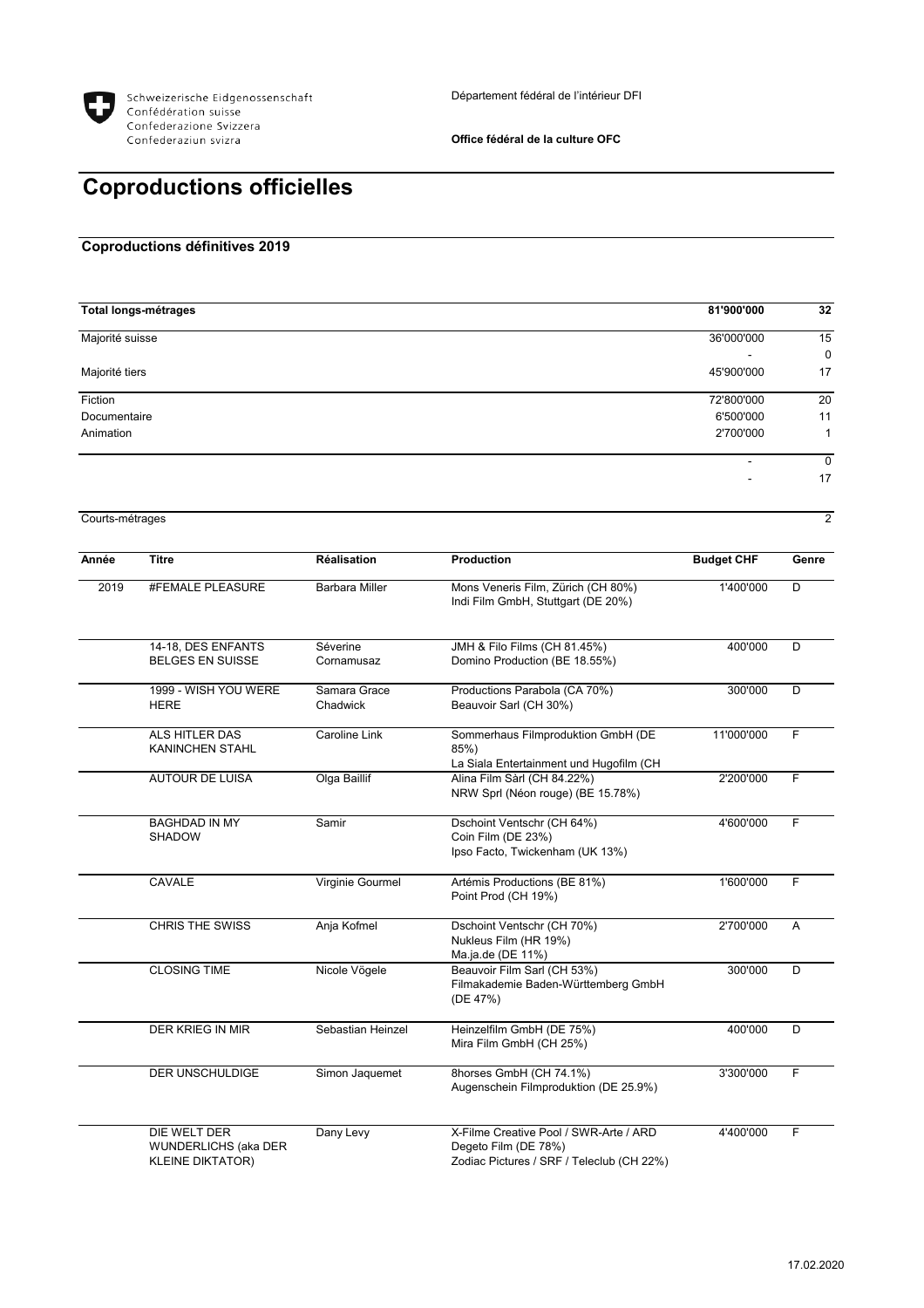| IM LAND MEINDER<br>KINDER (aka DEUTSCH<br>WERDEN)                           | Dario Aguirre          | Büchner Filmproduktion (DE 83%)<br>Reck Filmproduktion GmbH (CH 17%)                                                      | 400'000   | D    |
|-----------------------------------------------------------------------------|------------------------|---------------------------------------------------------------------------------------------------------------------------|-----------|------|
| <b>JUST KIDS</b>                                                            | Christophe Blanc       | Blue Monday Productions (FR 90%)<br>P.S. Productions Sàrl (CH 10%)                                                        | 2'800'000 | F    |
| L'APOLLON DE GAZA                                                           | Nicolas Wadimoff       | Akka Films (CH 54%)<br>Office National du Film Canada (CA 46%)                                                            | 600'000   | D    |
| <b>LAZZARO FELICE</b>                                                       | Alice Rohrwacher       | Tempesta Film (IT 70%)<br>Amka Films Productions SA (CH 10%)<br>Ad Vitam (FR 10%)<br>Pola Pandora Filmproduktion (DE 10%) | 6'000'000 | F.   |
| LE DERNIER JOUR<br><b>D'AUTOMNE</b>                                         | Marjolaine Perreten    | Nadasdy Film (CH 88%)<br>Les Films du Nord (FR 12%)                                                                       |           | A CM |
| LE MILIEU DE L'HORIZON                                                      | Delphine Lehericey     | Box Production Sàrl (CH 65%)<br>Entre Chien et Lou scrl (BE 35%)                                                          | 3'800'000 | F.   |
| LES AMES MORTES (aka<br>PAST IN THE PRESENT)                                | <b>Bing Wang</b>       | Les Films d'ici (FR 88%)<br>Adok Films Sarl (CH 12%)                                                                      | 800'000   | D    |
| LES DEPOSSEDES (aka<br>LE PARADOXE DE LA<br>FAIM)                           | Matthieu Roy           | Lowik Media Inc. (CA 77%)<br>Mira Film GmbH (CH 23%)                                                                      | 800'000   | D    |
| L'OMBRE DES FEMMES                                                          | <b>Philippe Garrel</b> | SBS Productions / Arte France / Le<br>Fresnoy (FR 85%)<br>Close Up Films / RTS (CH 15%)                                   | 3'000'000 | F.   |
| <b>L'OSPITE</b>                                                             | Duccio Chiarini        | Mood Film (IT 64%)<br>Cinedokke Sagl (CH 26%)<br>House On Fire (FR 10%)                                                   | 1'500'000 | F    |
| MOKA (ex- À SA PLACE)                                                       | Frédéric Mermoud       | Diligence Films / Tabo Tabo Films /<br>Sampek Productions / Canal+ (FR 62%)<br>Bande à part Films / RTS (CH 38%)          | 3'600'000 | F    |
| NINA - DIE<br>VERGESSENEN                                                   | Daria Gold             | Directory Films LLC (UA 78%)<br>Lehmann Sisters GmbH (CH 22%)                                                             | 700'000   | F    |
| OR BLANC                                                                    | Isabelle Mayor         | Adokfilms Sàrl (CH 56%)<br>Eklektik Productions (BE 22%)<br>Chasse à cours (FR 22%)                                       | 200'000   | D    |
| <b>PARADISE WAR - DIE</b><br><b>BRUNO MANSER STORY</b>                      | Niklaus Hilber         | A Film Company GmbH (CH 90%)<br>Superfilm Filmproductions GmbH (AT<br>10%                                                 | 5'400'000 | F    |
| <b>PEARL</b>                                                                | Elsa Amiel             | Unité de production (FR 63%)<br>Bande à Part Films / RTS (CH 37%)<br>KNM (Michel Merkt) (MC %)                            | 2'600'000 | F.   |
| QUELLO CHE NON SAI DI<br>ME                                                 | Rolando Colla          | Peacock Film (CH 80%)<br>Solaria Film (IT 20%)                                                                            | 500'000   | F.   |
| THE SONG OF<br><b>SCORPIONS</b> (aka<br>MANTRA - LE CHANT DES<br>SCORPIONS) | Anup Singh             | Feather Light Films (CH 80%)<br>Ciné-Sud Promotion (FR 20%)<br>KNM (Michel Merkt) (MC %)<br>Aurora Media (SG %)           | 4'000'000 | F    |
| UN NEMICO CHE TI<br><b>VUOLE BENE</b>                                       | Denis Rabaglia         | Falkor Production srl (IT 68%)<br>Turnus Film AG (CH 32%)                                                                 | 4'400'000 | F.   |
| WO BIST DU, JOAO<br>GILBERTO?                                               | Georges Gachot         | Gachot Films (CH 55%)<br>Neos Film (DE 25%)<br>Idéale Audience (FR 20%)                                                   | 900'000   | D    |